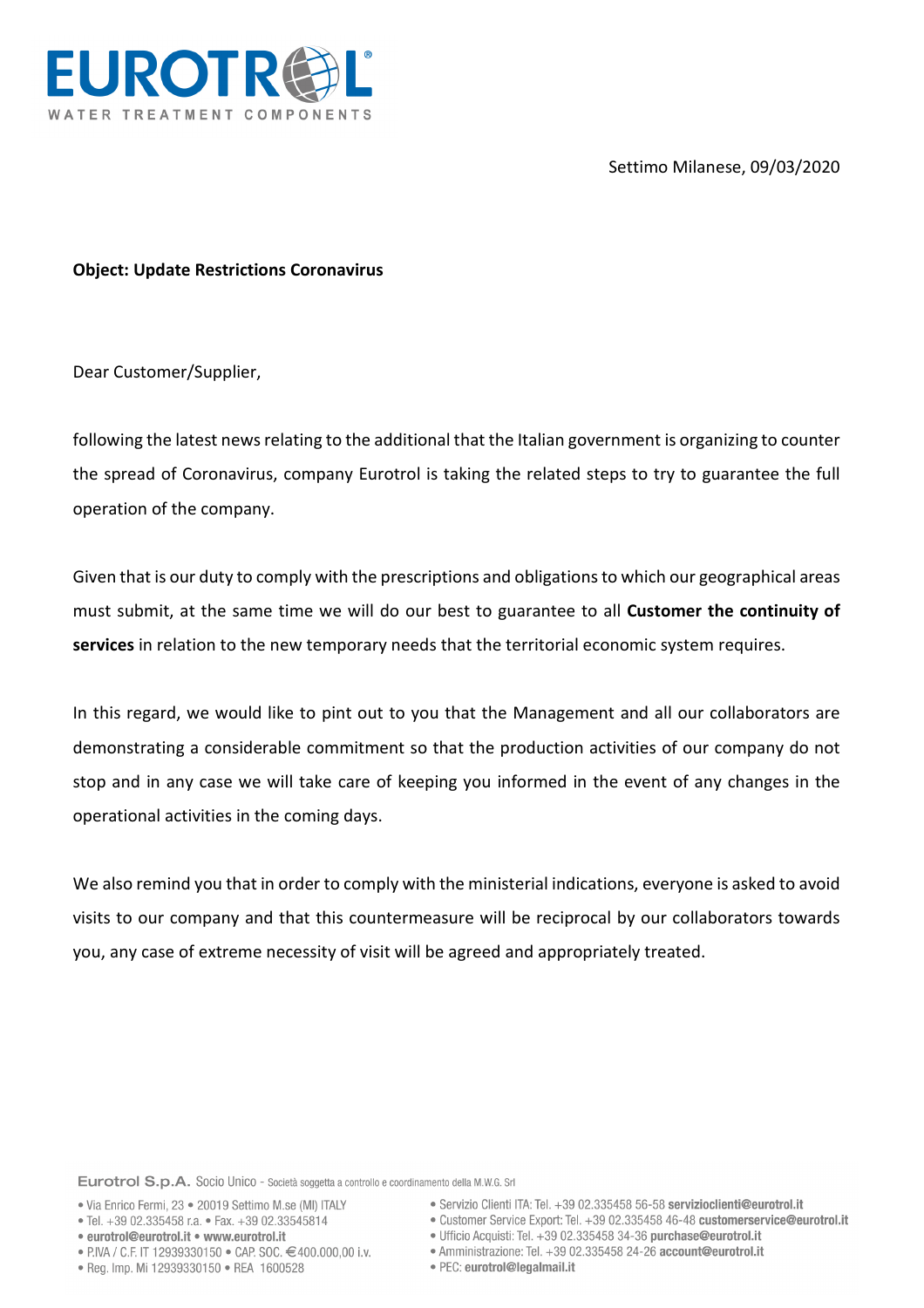

With regard to the methods of delivery/receipt of goods, we kindly please you to inform your collaborators and/or drivers, below some notes on the matter:

- 1. Use of protective dispositives (Protective Masks);
- 2. During loading and unloading operations it is obligatory to keep the safety distance of at least 1 mt. by our warehouse staff;
- 3. The transport documentation will be sent electronically if possible and, if not, we ask you to comply as much as possible with the regulations relating to the maintenance of the minimum safety distance of 1 mt. by our warehouse staff;
- 4. Prohibition on the use of company toilets;
- 5. Prohibition of circulation in our plant (Coffee, food dispensers, other needs).

Today, more than ever, the responsibility of each of us to the indispensable collaboration and attention to the measures communicated is essential for the health and well-being of all.

Thank you,

Eurotrol S.p.A.

Ceo

Leoni Patrizia

Leoni Fabrizio

Eurotrol S.p.A. Socio Unico - Società soggetta a controllo e coordinamento della M.W.G. Srl

- · Via Enrico Fermi, 23 · 20019 Settimo M.se (MI) ITALY
- Tel. +39 02.335458 r.a. Fax. +39 02.33545814
- eurotrol@eurotrol.it www.eurotrol.it
- PIVA / C.F. IT 12939330150 CAP. SOC. €400.000.00 i.v.
- · Reg. Imp. Mi 12939330150 · REA 1600528
- · Servizio Clienti ITA: Tel. +39 02.335458 56-58 servizioclienti@eurotrol.it
- · Customer Service Export: Tel. +39 02.335458 46-48 customerservice@eurotrol.it
- · Ufficio Acquisti: Tel. +39 02.335458 34-36 purchase@eurotrol.it
- Amministrazione: Tel. +39 02.335458 24-26 account@eurotrol.it
- · PEC: eurotrol@legalmail.it